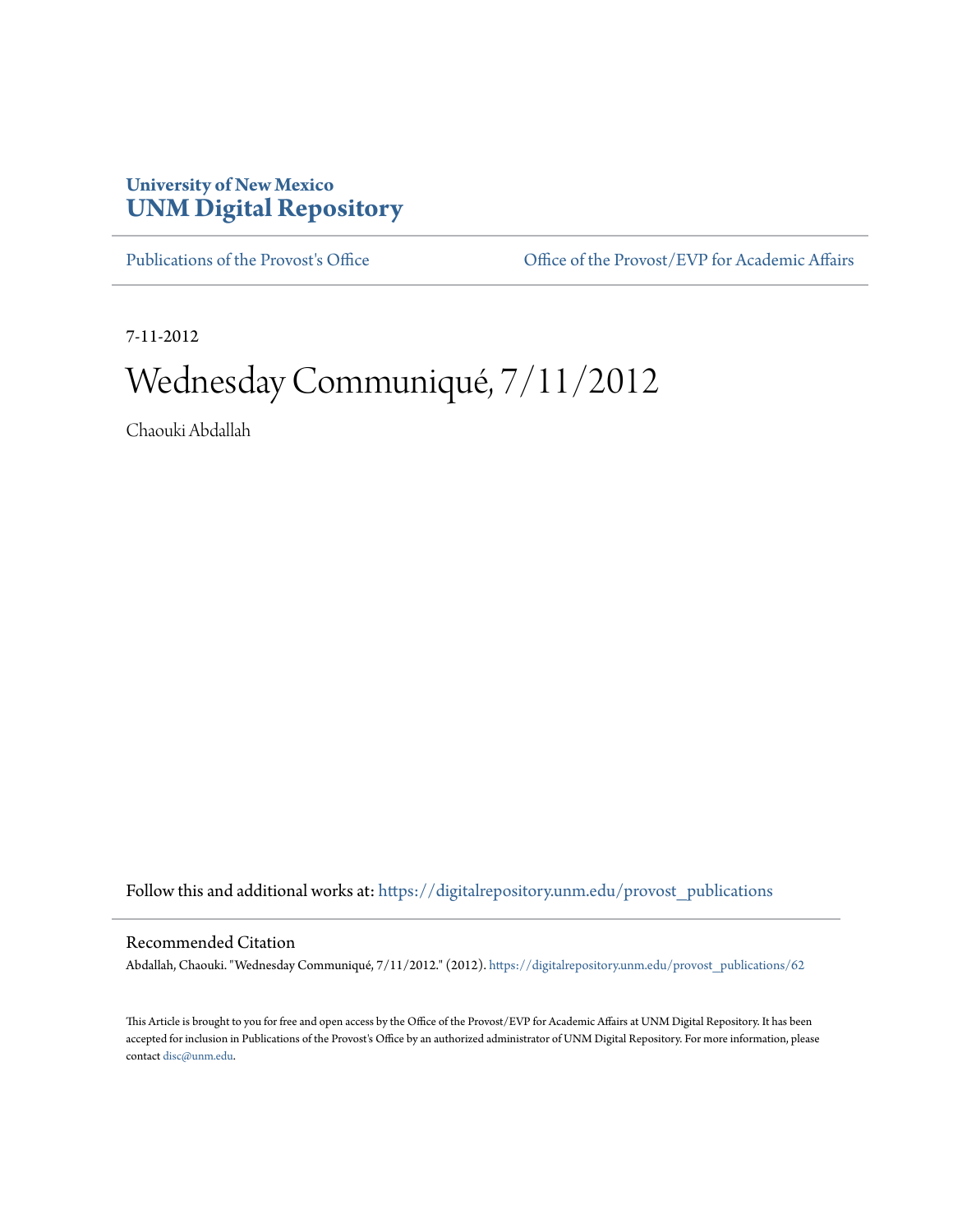

### *WEDNESDAY COMMUNIQUÉ*

#### **July 11, 2012**

**Higgs Boson:** Last week was an amazing week for physicists and for humanity in general! At CERN's Large Hadron Collider in Switzerland, physicists found what might be the long-sought Higgs boson. If indeed the Higgs boson was spotted, then the "standard model" lives to fight another day. If you would like to know more about this topic, grab your closest physics colleague or check out the article: [Ten Things You May Not Know About the Higgs](http://www.symmetrymagazine.org/cms/?pid=1000921)  [Boson](http://www.symmetrymagazine.org/cms/?pid=1000921) [http://www.symmetrymagazine.org/cms/?pid=1000921,](http://www.symmetrymagazine.org/cms/?pid=1000921) originally published in Symmetry magazine. One of the best explanations for non-physicists is found at the following link by [Jorge Cham of PhD Comics](http://www.phdcomics.com/comics.php?f=1489) [http://www.phdcomics.com/comics.php?f=1489.](http://www.phdcomics.com/comics.php?f=1489)

**MaLL:** Math proficiency has long been a concern of UNM academic leadership. Approximately 2,300 students per year attempt intermediate algebra (Math 120) with a pass rate of less than 50 percent. Since Math 120 is one of the gateway courses for UNM students, addressing the low pass rates is crucial for student success. The leadership of the College of Arts *&* Sciences, and the faculty in the Department of Mathematics began researching and planning a pilot project over the last academic year to redesign content delivery replacing lectures with time in a learning lab where students use self-paced, computer-based resources to learn and be assessed. President Frank was familiar with the effort, having started a similar one at his last institution and became immediately engaged in the decisionmaking. The first part of the Math Learning Lab (MaLL) project, starting in the Spring 2013 semester, will focus on improving the low pass rates for Math 120 and subsequently add other Math courses as appropriate. For more information see the UNM Today article: [http://news.unm.edu/2012/06/help-coming-for-unm-math-challenged](http://news.unm.edu/2012/06/help-coming-for-unm-math-challenged-students/)[students/.](http://news.unm.edu/2012/06/help-coming-for-unm-math-challenged-students/)

**CAPS Recognized:** The Center for Academic Program Support (CAPS) has been awarded the prestigious Frank L. Christ Outstanding Learning Center Award, presented by the National College Learning Center Association. Criteria for consideration included a summary of center strengths and achievements, partnerships with other campus departments, information on center components and student usage, and staff publications. Only one four-year institution receives the award annually; CAPS' recognition places UNM in the company of previous winners such as Texas A&M, Ball State University, and Indiana University - Purdue University Ft. Wayne. Congratulations to CAPS' student employees and professional staff for their hard work and dedication in supporting academic excellence at the University of New Mexico.

**The True Benefits of Funding Research:** It is a recognized fact that research expenditures are not fully reimbursed by the federal government (or other sponsors) through our Facilities & Administration (F&A) recapture. Research universities however, continue to pursue funded research not for financial benefit, but rather because research dollars do double duty. They pay for part of the cost, AND they educate graduate and undergraduate students. Moreover, the long term benefits of research far outweigh the short-term costs as described in the article by Fareed Zakaria: [http://www.washingtonpost.com/opinions/fareed-zakaria-how-government-funding-of-science-rewards-us](http://www.washingtonpost.com/opinions/fareed-zakaria-how-government-funding-of-science-rewards-us-taxpayers/2012/06/20/gJQApDmJrV_story.html)[taxpayers/2012/06/20/gJQApDmJrV\\_story.html.](http://www.washingtonpost.com/opinions/fareed-zakaria-how-government-funding-of-science-rewards-us-taxpayers/2012/06/20/gJQApDmJrV_story.html)

**Interdisciplinary Teaching/Research:** In concert with most research universities, UNM has been encouraging interdisciplinary research for many years. Interesting and relevant problems lie at the intersection of traditional fields and our faculty and students have become engaged in studying such problems. The challenge however has been to properly support interdisciplinary programs when faculty members migrate into the boundaries but teaching the disciplinary basics remains a priority. The question is one of resources and focus. How can we create and nurture new programs without diverting resources from the departments and colleges main missions? Surprisingly, few universities have been able to successfully address this challenge. The office of Academic Affairs is currently reviewing best practices from major universities and will put together a faculty committee to select a solution that is appropriate for UNM.